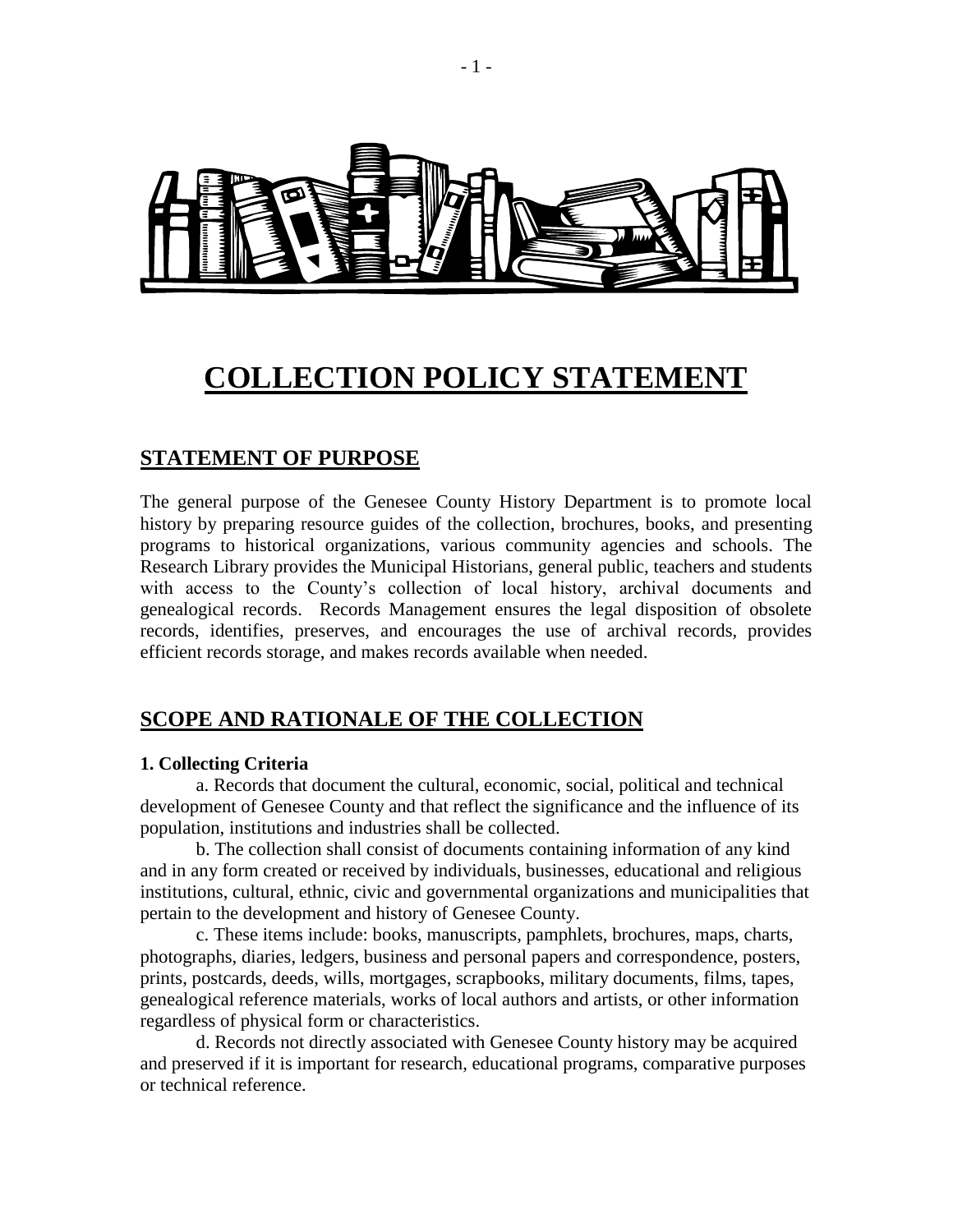### **2. Excluded From the Collection**

Excluded from the collection are the following:

- 1. Three dimensional artifacts which will be recommended for donation to the most appropriate local museum; unless the artifact is part of donation of two dimensional items that meet the collection criteria. [NOTE: These exceptions are few in number and rare.]
- 2. Documents pertaining to other counties which if donated will be forwarded to the appropriate Municipal or County Historian.
- 3. Family Bibles which if donated, the genealogical information will be removed and the bibles given to a local religious institution.
- 4. Curiosities or unique items which do not meet the criteria of historical and/or artistic significance of the local area.
- 5. Duplicate copies of records which the department cannot properly store.

### **3. Geographical Area and Timeframe**

Records will be collected from the present day geographical boundaries of Genesee County. As Genesee County once encompassed all of Western New York, the records relating to its early development will be included. However, these records will be general in nature.

# **ACQUISITION POLICY**

### **1. Definition**

For the purpose of this policy acquisition is defined as the discovery, preliminary evaluation, negotiation for, taking physical and legal custody of, documenting title to, and acknowledging receipt of items.

### **2. Acquisition Criteria**

All items must meet the following standards before being acquired by the Genesee County History Department:

- 1. The present owner must have a clear title.
- 2. If for sale, the staff must arrange funding before purchase.
- 3. The department must be in a position to care properly for the proposed acquisition.
- 4. All donations of items are considered outright and unconditional gifts to be used at the discretion of the County Historian. Title to all items acquired shall be free and clear, without restrictions to use or with future disposition.
- 5. Acquisitions must be free from donor imposed restrictions.
- 6. The items must be relevant to and consistent with the purposes and activities of the Genesee County History Department.
- 7. No acquisition will be encumbered by less than full literary rights, property rights, and copyrights; or by obscene or by physically hazardous attributes.
- 8. All moral, legal and ethical implications of the acquisition must be considered.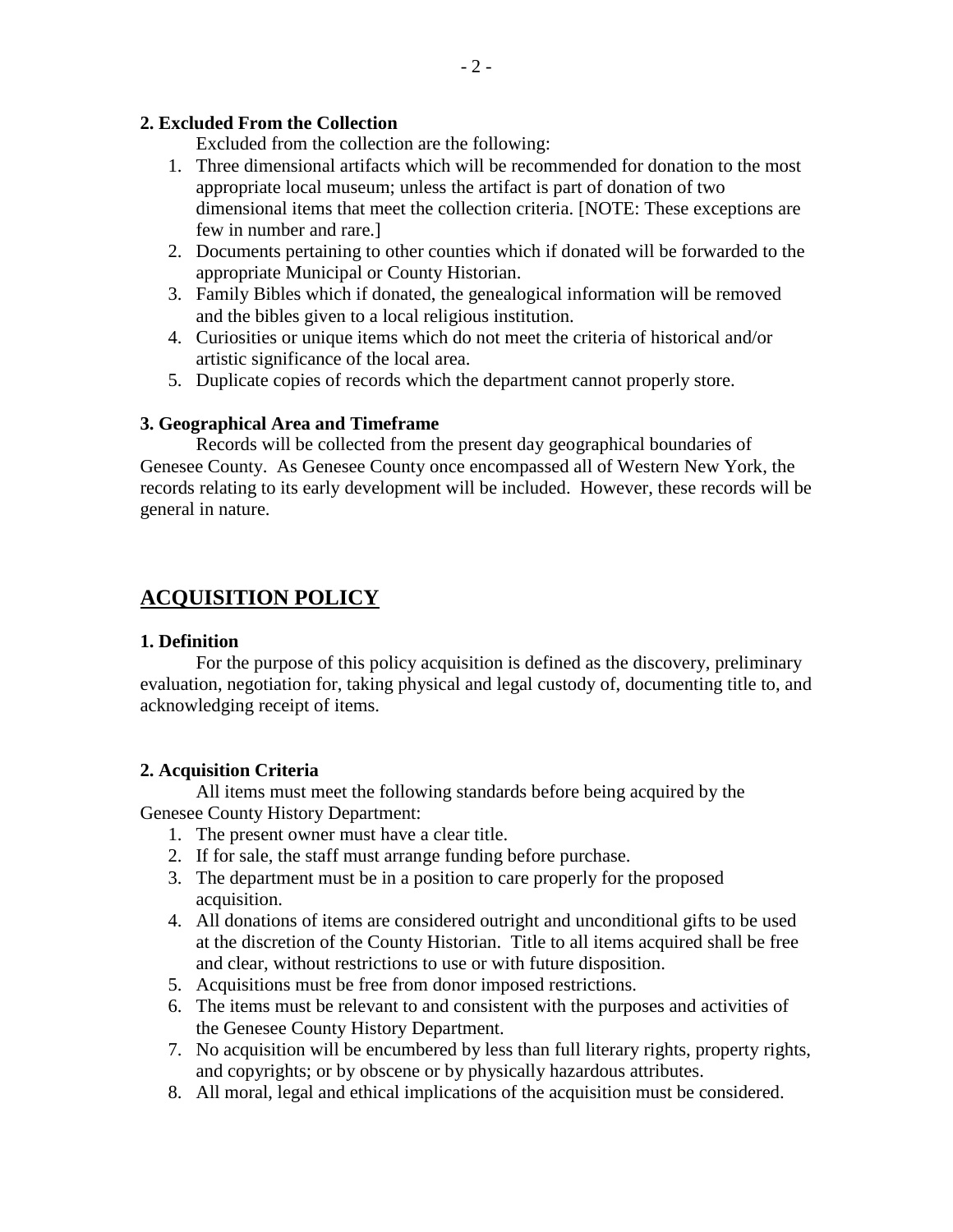- 9. The items shall be documented as to provenance (the origin of the record or other sources of creation) as far as it is possible to do so.
- 10. Items will have permanency in the collection as long as they retain their physical integrity, authenticity, comply with the collection policy and/or as long as they remain useful for the purpose of the department.

### **3. Means of Acquisition**

a. Items may be acquired by purchase, bequest, gift, exchange and/or abandonment. No items shall be knowingly or willfully accepted or acquired which are known to have been illegally collected and/or imported into the United States contrary to state law, federal law, regulations and/or treaty.

b. The department shall refuse to acquire items where there is cause to believe that the circumstances of their collection involved needless destruction of historical sites, buildings, structures, habitats, districts and objects. All titles, rights and interest shall be obtained by the department for all potential acquisitions, without restrictions or limiting conditions if possible, or shall have the potential of being converted to free and clear title under appropriate law.

c. Donated items are not returned as once they have been donated they become the property of Genesee County. The donor must sign a Donation Form which will include the following statement:

*The objects described above have been received by the Genesee County History Department as a gift, and the owner or his agent with full authority, desiring to absolutely transfer full title by signing below, hereby gives, assigns and conveys, finally and completely, without any limitation, condition or reservation, the property described above to the Genesee County History Department and assign, permanently and forever, together with (when applicable) any copyrights therein and the right to hereafter copyright the same.* 

#### **4. Acquisition Procedure**

a. The authority to acquire library and archival items rest with the County Historian, who must adhere to the collection policy and within the annual budget approved by the County Legislature. No staff member may obligate the department to the acceptance of any items not agreeable with the intent of the acquisition policy without approval of the County Historian.

b. No staff member shall offer appraisals of the monetary value of items to donors for the purpose of establishing a fair market value of gift offered to the department. Donors desiring to take an income tax deduction must obtain an independent appraisal prior to donation. Staff members will not appraise or otherwise place a monetary value on objects casually brought to the department. As a public service, staff may attempt to identify or authenticate items brought to the department by the public.

c. Items left at the department, if not claimed within sixty days of deposit are considered abandoned property. Abandoned property of negligible value may be disposed of by the County Historian. Property of greater than negligible value may be disposed of under the laws set by the Genesee County Legislature.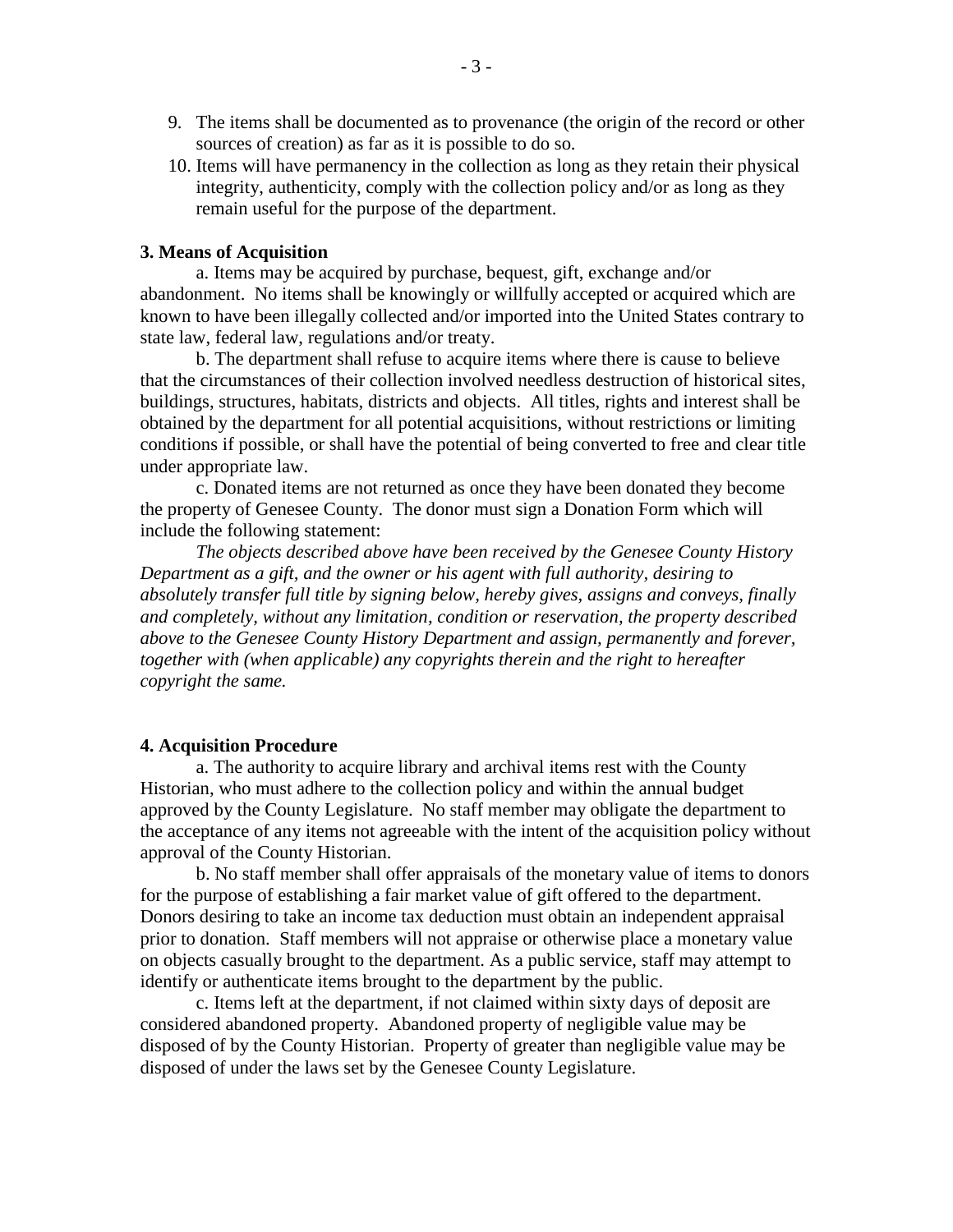d. The County Historian shall maintain permanent acquisition records which shall contain all legal conveyances pertaining to each acquisition or source. The Genesee County History Department will comply with the New York State Archives Records Retention and Disposition Schedule used by the County.

# **ACCESSIONING**

### **1. Definition**

Accessioning is defined as the process of accepting items into the permanent collection of the Genesee County History Department.

### **2. Process**

All items shall be processed under procedures and policies developed by the County Historian.

- 1. Items shall be stored in a manner to provide optimum security, accessibility and preservation.
- 2. Items in need of restoration shall be restored as soon as possible.
- 3. Restoration shall be performed by trained staff members when appropriate. For items in need of professional handling, a qualified archivist using approved techniques and substances will be employed when appropriate. Determination of the level of restoration shall be made by the County Historian.
- 4. Items whether in use or in storage shall be protected from life shortening forces such as excessive heat, cold, humidity, dryness, dust, ultra-violet light, insects, vermin or improper handling.
- 5. Items donated to the department will be accessioned using a donation form which will be filed alphabetically into donation notebooks. A thank you letter will serve as the official receipt for the donor's purposes. A copy of the donation form will be given to the donor.
- 6. Items purchased will have a copy of the purchase order and/or receipt filed chronologically.
- 7. All items will be inventoried and added to appropriate collection categories.

# **DEACCESSIONING POLICY**

### **1. Definition**

Deaccessioning is the process of removing permanently from the collection accessioned items. This process shall be cautious, intentional and scrupulous.

### **2. Criteria for Removal**

a. Items in the collection shall be retained permanently if they continue to be relevant to the department's mission statement, useful to the purpose and activities of the department and if they can be properly stored, preserved and used. Deaccessioning of items may be considered when these conditions no longer prevail or in the interest of improving the collection for the department purposes and activities.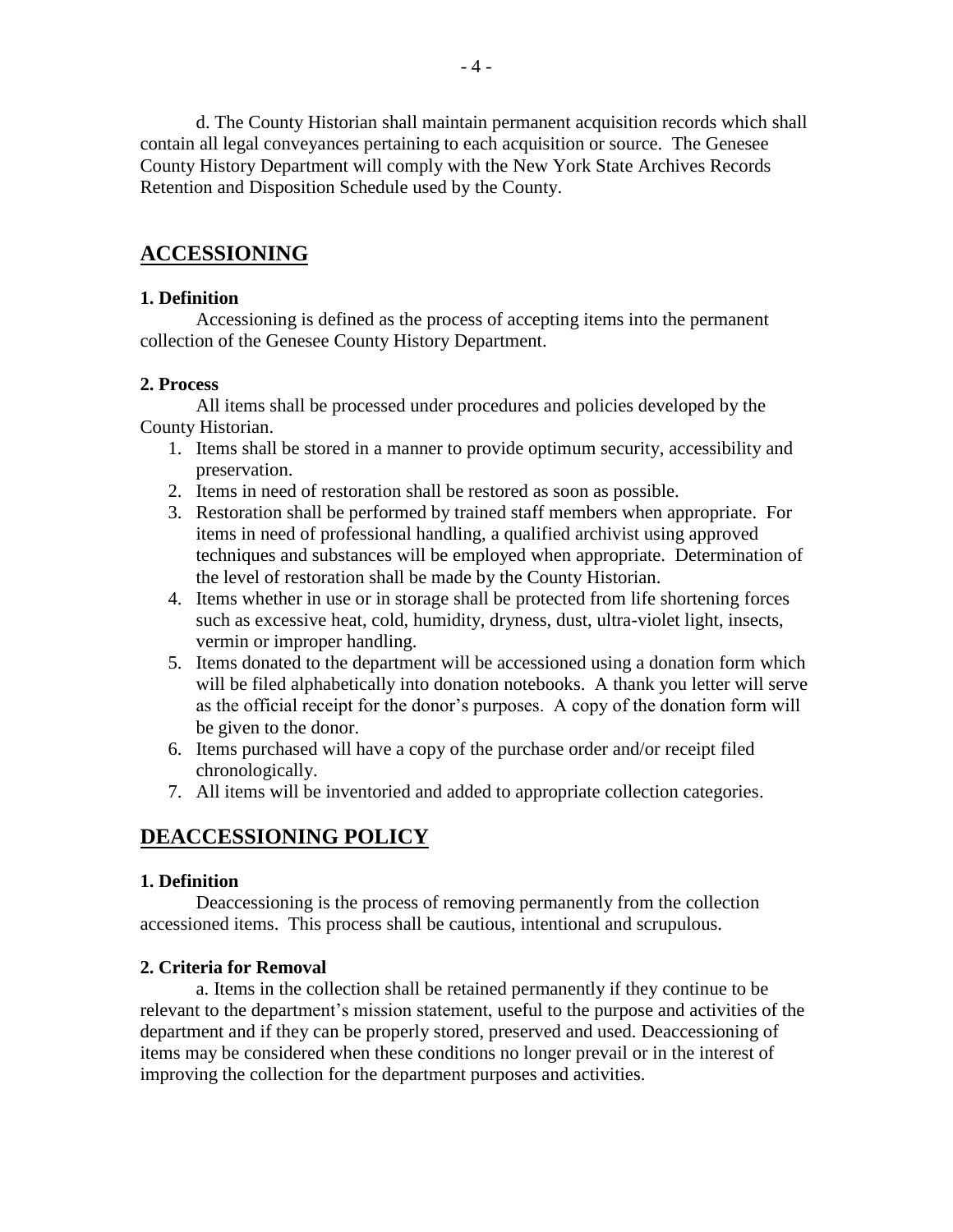b. Before deaccessioning items from the collection, reasonable efforts shall be made to ascertain that the department is legally free to do so. If there are any questions as to the restrictions on an item, the department will seek legal council.

c. Adequate records of the condition and circumstances under which items are deaccessioned and disposed of shall be made and retained as part of the department's collection of records.

### **3. Considerations of Deaccessioning**

- 1. Removal of items from the collection must satisfy ethical, legal and financial considerations before being removed.
- 2. Items outside the scope of the collection.
- 3. Items irrelevant to the scope of the collection.
- 4. Items failing to maintain their identity or authenticity or have been lost or stolen and remain lost for more than two years.
- 5. Duplicate items.
- 6. Items deteriorated beyond usefulness.
- 7. Items with doubtful potential utilization in the foreseeable future or accidentally accessioned twice.
- 8. Removal of an item will make way for other items that will strengthen the collection.
- 9. Items considered hazardous.

### **4. Considerations for the Disposition Method**

- 1. The manner of disposition shall be in the best interest of the County, the public it serves and the public trust it represents.
	- a. Items selected for deaccessioning will be reviewed by the County Attorney,
	- b. Once approved by the County Attorney, the County Historian will request permission for the Human Services Committee,
	- c. Once permission has been obtained from the Human Services Committee, Legislature approval will be obtained.
- 2. Whenever possible to place an item, through gift, exchange or sale, in another taxexempt public institution where it may serve the purpose for which it was originally acquired by the department. If items are otherwise offered for sale, they must be sold in a manner that will best protect the interest, objectives and legal status of the department.
- 3. Items are not to be given or sold to department employees or volunteers.
- 4. Income derived from the sale of deaccessioned items will be turned over to the Genesee County Treasurer and placed as revenue for the History Department.
- 5. Properly destroy (dispose of by recycling or shredding).

### **DISPOSITION OF NON-ACCESSIONED ITEMS**

### **1. Definition**

Non-accessioned items are those items donated:

1. Which do not fall within the collection policy guidelines,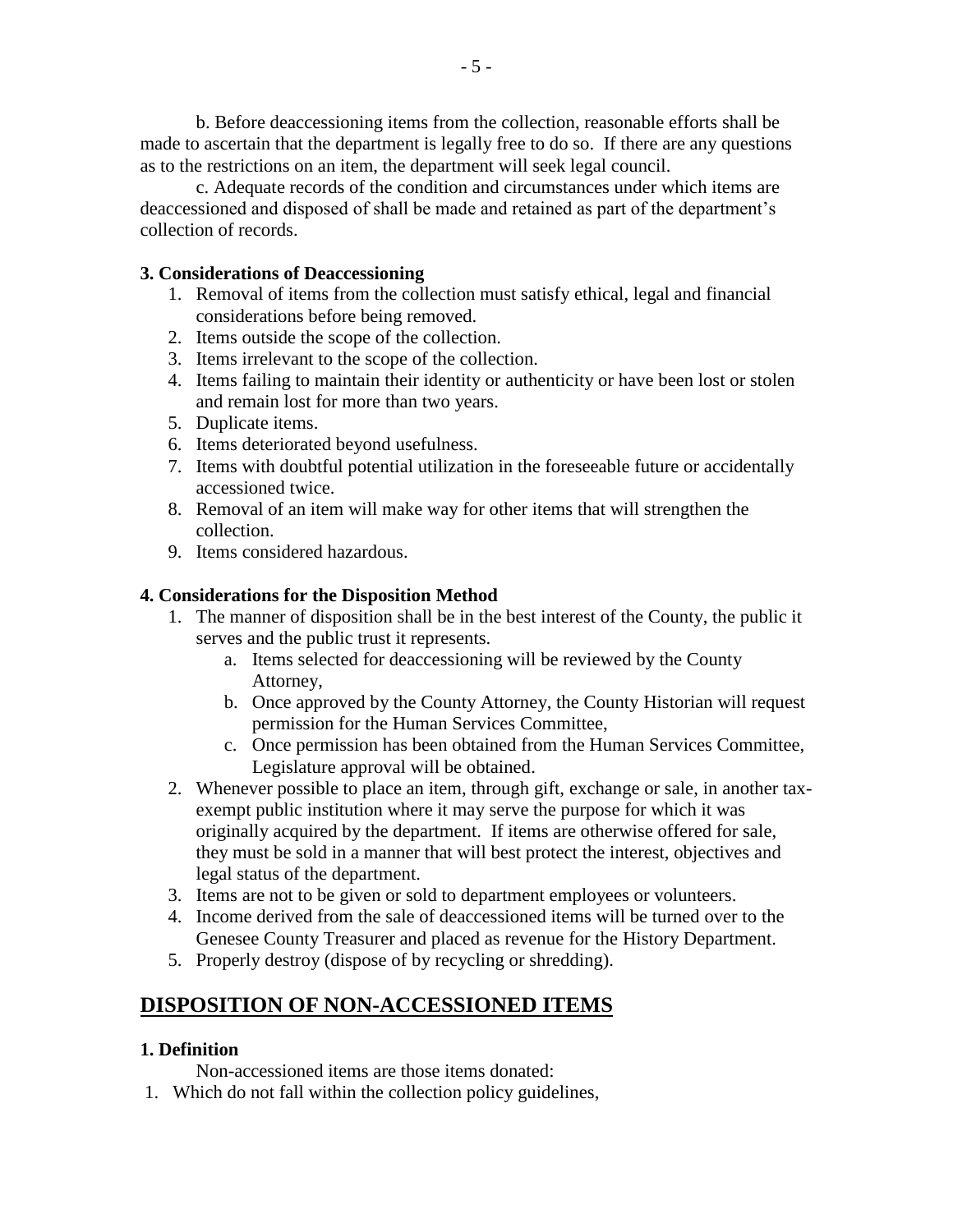- 2. Have no value either historically or monetarily,
- 3. Not worthy either by their physical condition or contents to be accessioned as part of the permanent collection, or
- 4. Having been placed in the custody of the County Historian temporarily for other than loan purposes, such as identification or examination for possible gift or purchase.

### **2. Explanation**

Items brought in for identification are not to be left for longer than three (3) months. The County Historian accepts no responsibility for notification of individuals to retrieve such items. Once declared abandoned, such items may be accession into the collection or dispose of it according to the Deaccessioning Policy. The History Department waives all responsibility for loss or damage to such items while housed in the department.

### **3. Disposition**

Consideration for the disposition method will be the same as for other deaccessioned items.

# **LOAN POLICY**

### **1. Loans from the Department**

a. The collection contents of originals items may not be taken from the premises for any reason, except with the approval of the County Historian. The County Historian shall approve temporary loans, of the department's property for exhibits for a period not to exceed sixty days (60). At the end of sixty days (60) a renewal privilege shall be considered.

b. The collection of photographs may be used for reproduction purposes. Original photographs are not to leave the department but may be used for digital reproduction on site.

c. The County Historian shall maintain a record and systematic follow-up of all department property on loan. A "Genesee County History Department Loan Agreement Form" must be signed by the borrower and the County Historian.

d. No loaned items may be altered, embellished, modified or dismantled in anyway. No pens, nails or other support devices may be used that leaves any marks or evidence on the items.

e. The Genesee County History Department shall receive public acknowledgement of loaned items for whatever purpose that may be used (publications, lectures, displays, demonstrations, exhibits, etc.).

### **2. Loans to the Department**

a. The Genesee County History Department will accept loaned items usually for a period of no more than six (6) months. Special arrangements may be made for longer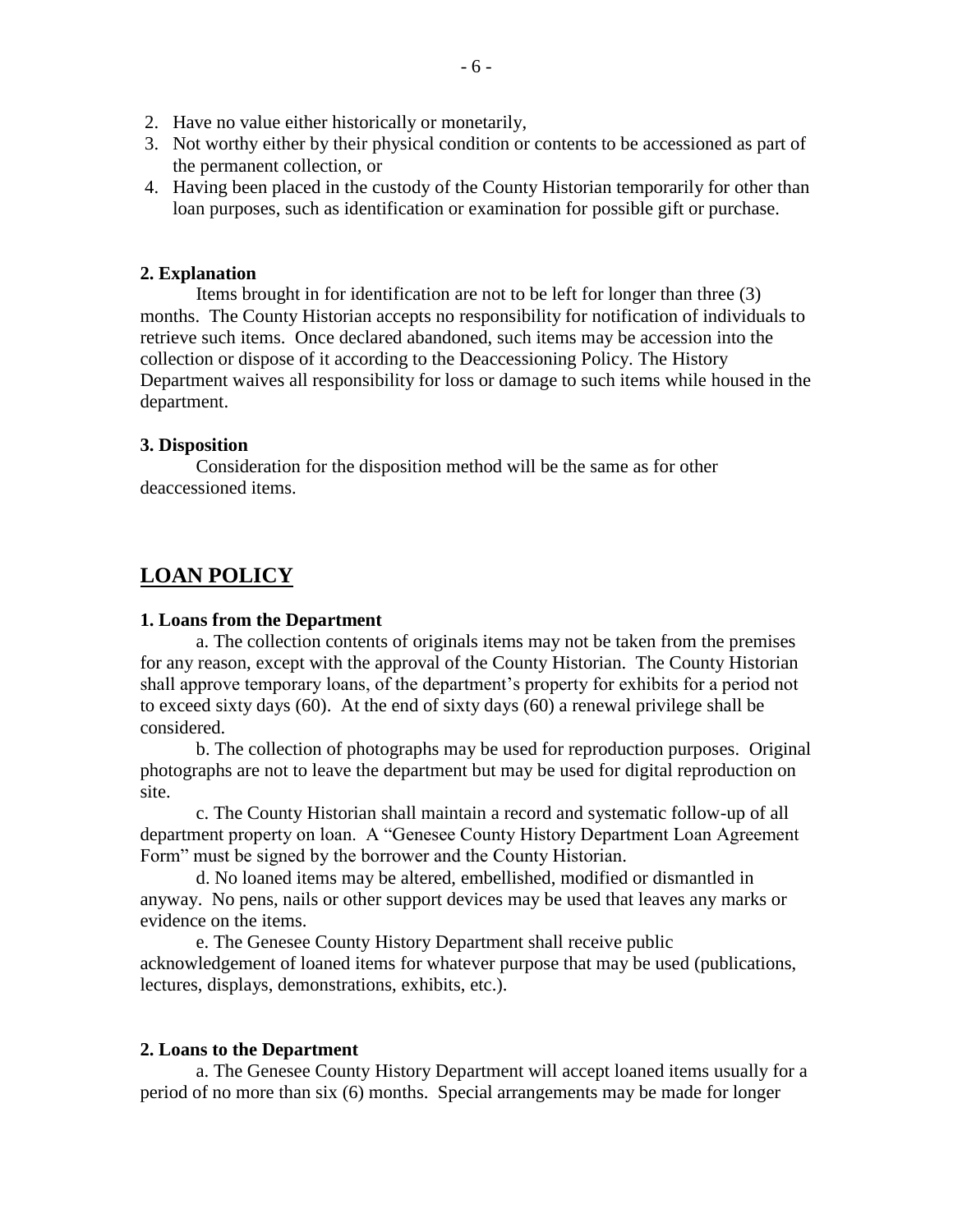term loans with written consent of the owner, who shall be responsible for sufficient insurance on the items. Items on loan to the department shall be insured to their full extent as stated by the lender. A certificate of insurance will be provided upon request Such loans will be renewed in writing annually. If an item is left over three (3) years without contact or written renewal from the owner or heirs for the return of the item, the department will consider the item abandoned and will accession the item into the collection or dispose of it according to the Deaccessioning Policy.

b. Items on loan to the department shall receive the same care and attention as items in its own collection. No conservation of loaned items will be undertaken without the consent of the owner. The County Historian will notify the lender immediately of any deterioration, damage or conservation needs of an item on loan to the department.

# **REPRODUCTION OF THE COLLECTION POLICY**

The County Historian may authorize photocopying, photographic reproduction, scanning and other reproductive methods of the collection contents and archival items subject to certain restrictions.

- 1. Reproduction of any collection item must not in any way endanger the item.
- 2. No collection item may be reproduced or adapted in any form or by any means, without the approval of the County Historian.
- 3. Appropriate fees for reproductions shall be set by the Genesee County Legislature and all fees collected will be given to the Genesee County Treasurer and placed within the History Department's revenue.
- 4. Genesee County History Department items used in copyrighted materials are not restricted for use by the department.
- 5. Department volunteers who have created indexes or other finding aids to the collection are not to sell or give away copies.

### **PUBLIC DISCLOSURE POLICY**

A copy of the Collection Policy Statement will be posted on the County's website under the History Department's section. A written statement of the policies and procedures adopted and followed by the Genesee County History Department, with respect to the acquisition and disposition of collection items and policies regarding the collection are available to donors and other responsible persons upon request. Copies of the policies and procedures will be free to a donor and subject to set copier cost by all others.

In reply to responsible inquiries, the County Historian, will make available the description and identity of items acquired or deaccessioned. Information and appraised value will be made available only with written consent of the donor.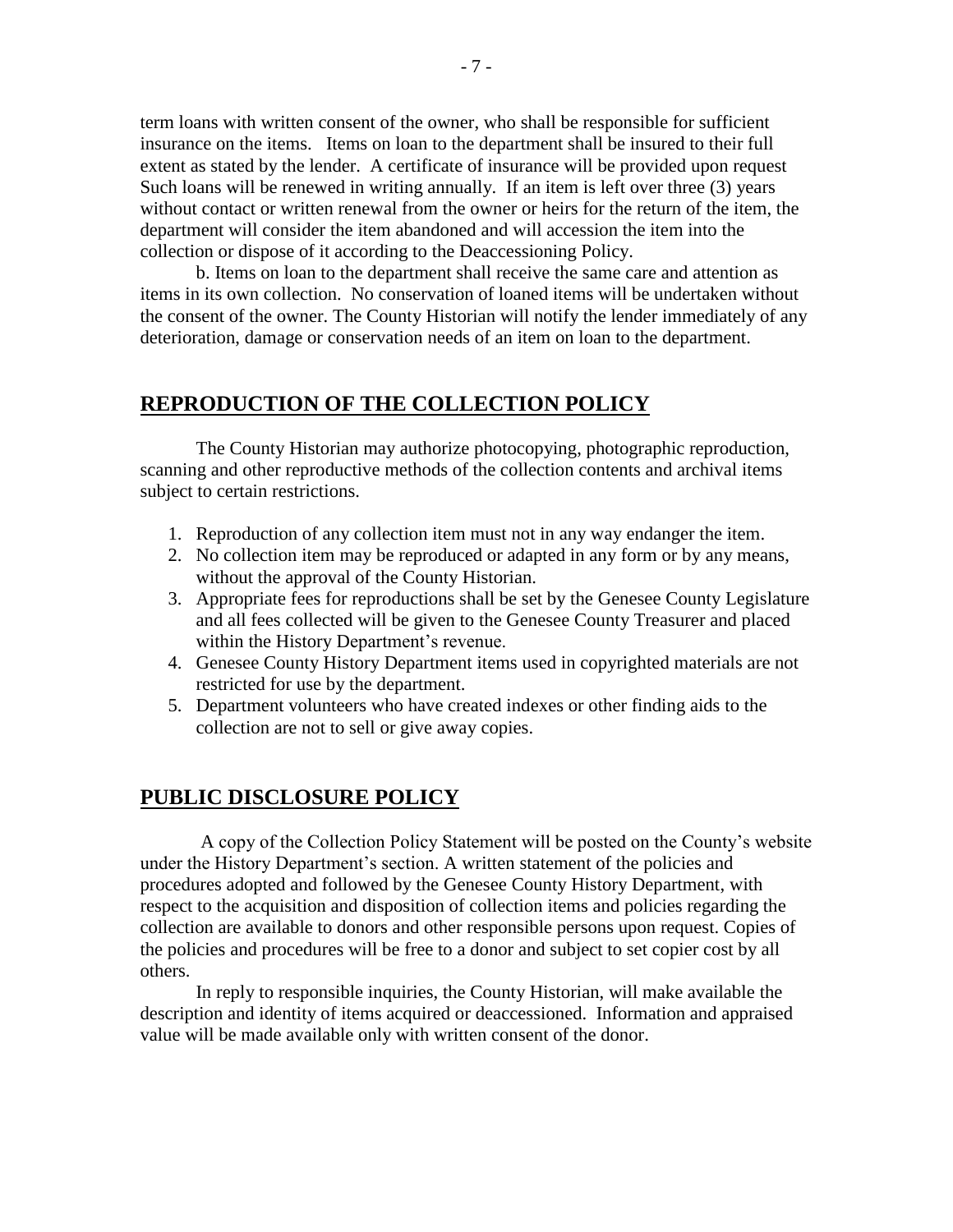# **PUBLIC ACCESS POLICY**

### **1. Hours Open**

The Genesee County History Department's Research Library and Archives will be open to the public with hours set by the Genesee County Legislature. The hours will be posted. The department will be closed on weekends (Saturdays and Sundays) and all legal holidays, except for special events.

### **2. Access to the Collection**

- Library Rules are posted and reviewed with first time users of the collection.
- Patron's Registration Form As items contained within the collection are generally fragile and rare, researchers are requested to sign the department's Patron's Registration Form. This form is to be filed in chronological order and maintained for six (6) years.
- Daily Sign-In Form All visitors to the Research Library, including regular patrons, are expected to sign the Daily Sign-In Form which is located at the registration desk and changed weekly. The Daily Sign-In Form is filed chronologically and maintained for six (6) years with the Patron's Registration Form.
- A Patron Statistic Daily Form is filled out each day by the staff and is used to track attendance, library usage, telephone calls and the volunteers.
- Records that are stored within the Archives are accessed by using a Request for Archival Records Form. As these records are located in storage and staff is required to retrieve these records for public access.
- Check List for Researchers Form is provided to assist with selection of records and are available to researchers to use as a reference. Form is updated as necessary.
- History Department staff reserves the right to limit the number of copies from sources that are copyrighted or in fragile condition.

### **3. Access via Mail or E-mail**

- For those conducting research on-line, indexed resources are posted on the department's website at [www.co.genesee.ny.us.](http://www.co.genesee.ny.us/)
- To request copies of records from the History Department the following information is requested:
	- o Identify which index the record was selected
	- o Include all of the information provided by the index
- Once the staff has reviewed the request, they contact the researcher as to the number of pages and the fee.
- Researchers are required to send a check made out to: Genesee County Treasurer
	- o There is a 25 cent fee per page
	- o Researchers are also required to provide a stamp-addressed envelope.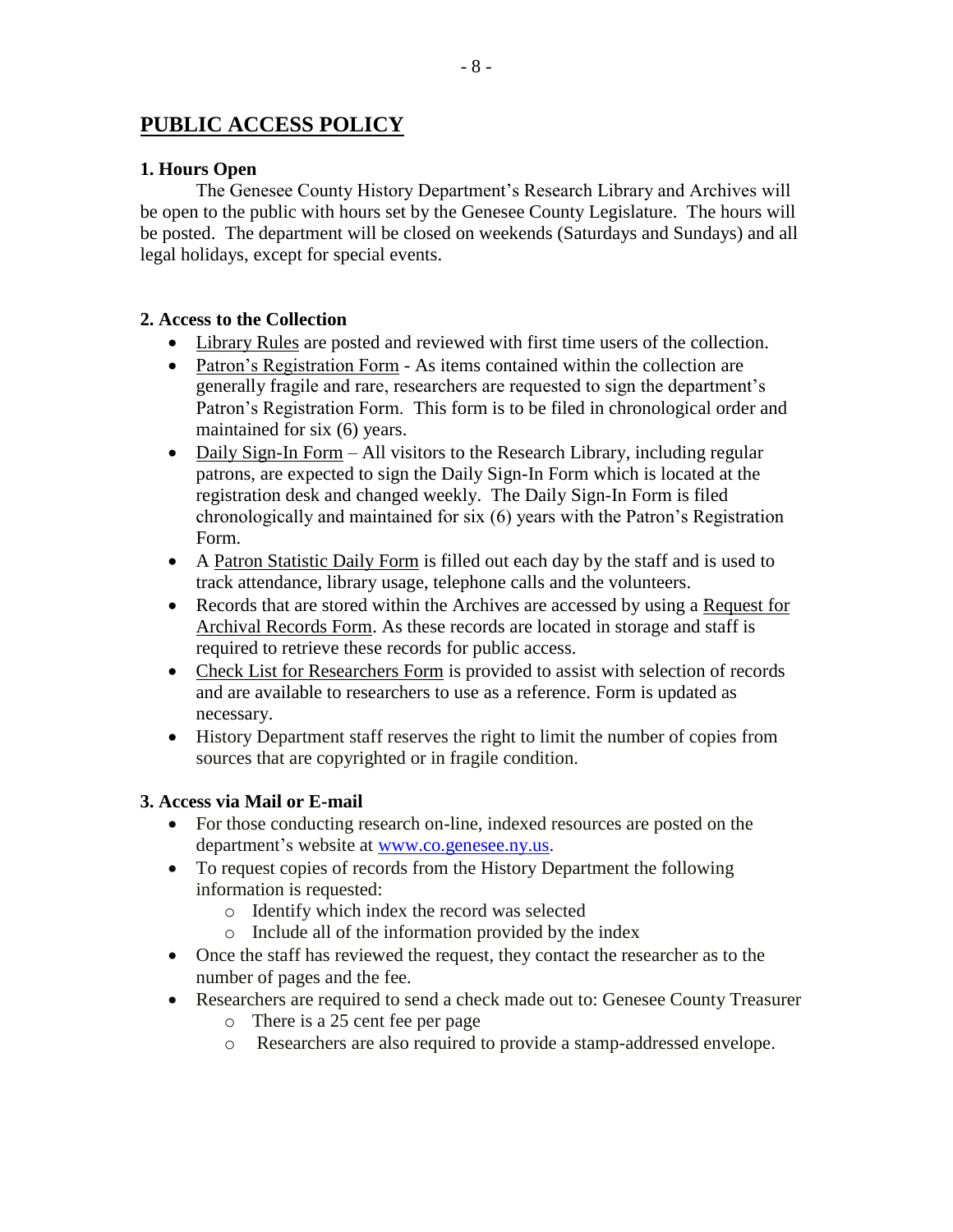# **CEMETERY RECORDS POLICY**

The Genesee County History Department staff may photocopy pages from the cemetery records that pertain to individual research project. Photocopying of an entire cemetery is not permitted without written permission from the cemetery association or town board in the case of abandoned cemeteries.

# **NEWSPAPER POLICY**

a. The Genesee County History Department annually receives copies of the local newspapers. Each issue is clipped and the information is filed within the appropriate subject file or notebook binder. Articles clipped include: obituaries, businesses, special events and any unique features.

b. The department's Research Library includes bound volumes newspapers. Due to the continued deterioration of the newspaper collection access is restricted. The general public is welcome to use only issues from 1930 through 1974. All newspapers prior to 1930 are available only to the department staff, volunteers and the Genesee County Municipal Historians. A collection of microfilmed copies is available for research and reproduction purposes.

### **1. Duplicate Copies**

Duplicate copies of newspapers which are donated are clipped and the information photocopied before being filed in the appropriate subject file or subject notebook binder.

### **2. Storage**

Newspaper storage boxes are utilized for any bound volume in poor condition and/or for collections of single issues. Process by which the newspapers are inventoried:

### **Bound Volumes:**

- a. Newspaper title, volume number and date issued
- b. Condition (good, fair or poor)
- c. Assigned Newspaper Box Number
- d. Type the box label and affix it to the box
- e. Type an identification label which includes summary of the inventory and affix it to the box
- f. Update the Newspaper Inventory

### **Single Issues:**

- a. Record the newspaper title, volume number and date issued
- b. Note any significant articles regarding local history
- c. Note the condition (good, fair or poor)
- d. Assign a Newspaper Box Number
- e. Type an identification label which includes summary of the inventory and affix it to the box**\***
- f. Update the Newspaper Inventory

**\*** Before beginning to inventory single issues of newspapers, first review the current